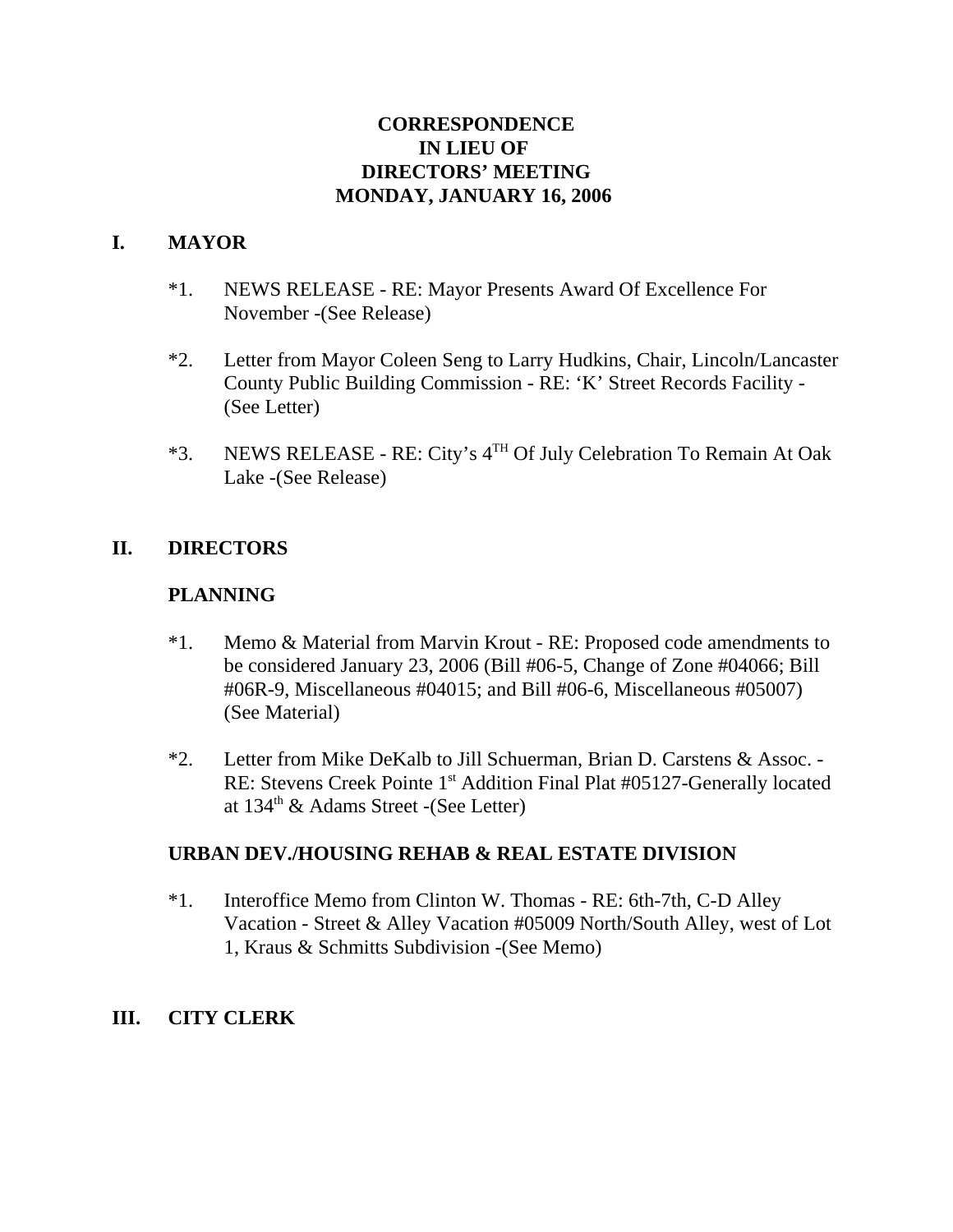## **IV. COUNCIL**

#### **A. COUNCIL REQUESTS/CORRESPONDENCE**

#### **ROBIN ESCHLIMAN**

1. Request to Lynn Johnson, Parks & Recreation Director - RE: Center lanes being painted on bike trails (RFI#2 - 11/09/05)

#### **PATTE NEWMAN**

1. Request to Marc Wullschleger & Wynn Hjermstad, Urban Development/ Marvin Krout & Ed Zimmer, Planning Department - RE: Triplets-serious concerns over the future of Whittier School (RFI#37 - 11/23/05). — **1.) SEE RESPONSE FROM MARC WULLSCHLEGER, URBAN DEVELOPMENT DIRECTOR RECEIVED ON RFI#37 - 12/05/05.** 

## **V. MISCELLANEOUS** -

- \*1. E-Mail from Laura Bell RE: Landscape Ordinance -(Council received copies of this E-Mail on 1/09/06 before Formal Council Meeting) (See E-Mail)
- \*2. E-Mail from Doug Rotthaus, REALTORS Association of Lincoln RE: Proceed cautiously with flood standards -(Council received copies of this E-Mail on 1/09/06 before Formal Council Meeting) (See E-Mail)
- \*3. E-Mail from Janine Copple RE: Floodplain Ordinance -(See E-Mail)
- \*4. E-Mail from Phil Harris RE: Concerning the buffer zone around schools where sex offenders may reside -(See E-Mail)
- \*5. E-Mail from Aaron Brown RE: Wal-Mart -(See E-Mail)
- \*6. Letter from Tim Knott, Wachiska Audubon Society RE: Proposed floodplain boundary modifications, Salt Creek floodplain -(Council received copies of this Letter on 1/09/06 during their Formal Council Meeting)(See Letter)